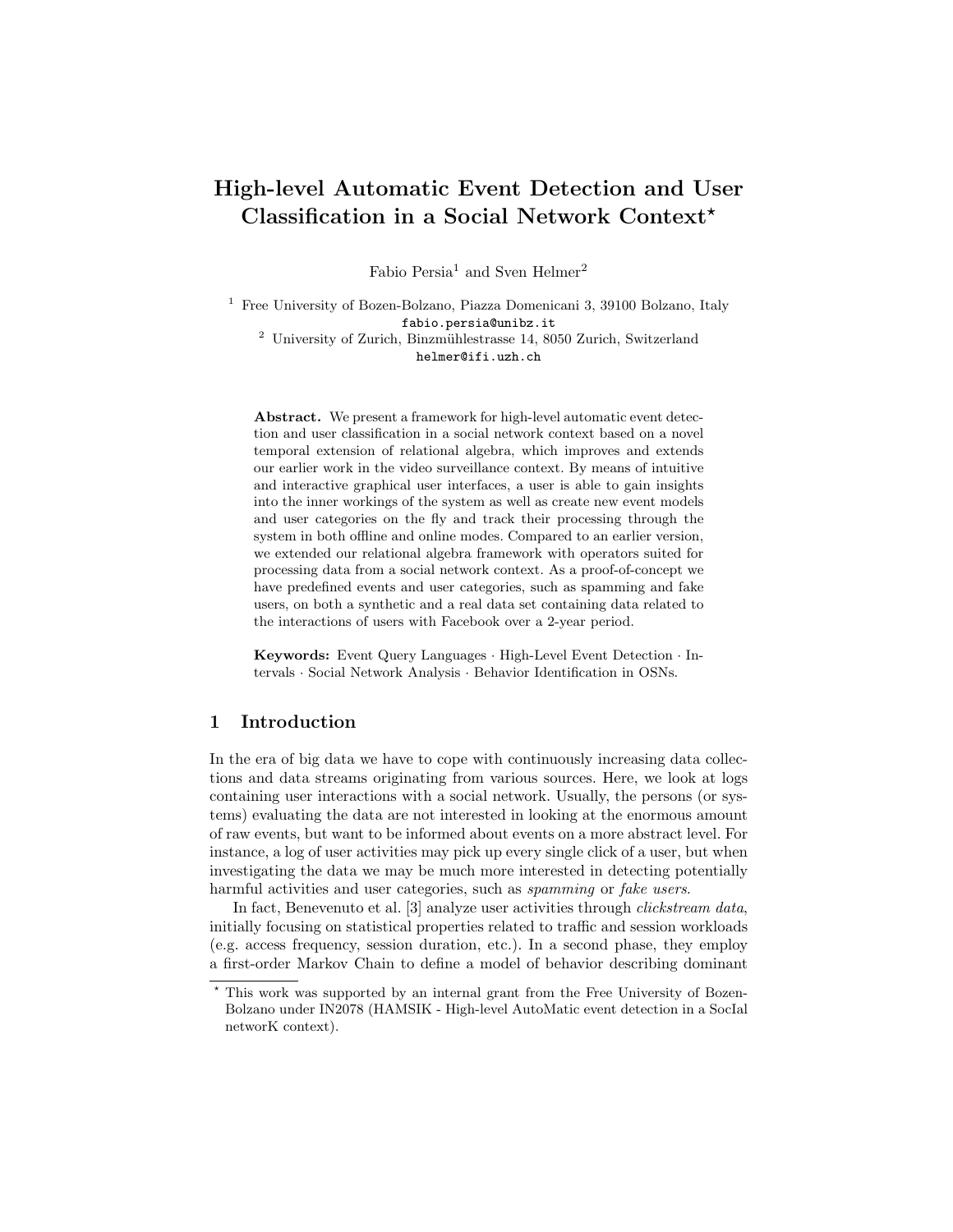activities and transition rates between them. Schneider et al. [12] perform an analysis of clickstream data to identify typical user navigation strategies. They reconstruct clickstreams from anonymous HTTP header traces obtained from passively monitored network traffic with thousands of users from different Internet Service Providers and then apply a flexible methodology for identifying user sessions within the OSN. In addition, Amato et al. present a two-stage method for anomaly detection in the behavior of persons while using a social network [1, 2]. In a first step, a Markov chain model is used to automatically learn typically normal behavior of users. In a second step, an activity detection framework based on a possible worlds model is applied to detect unexplained activities deviating from the normal behavior.

Our approach models user behavior using complex events. Complex events are usually described in terms of individual simple events standing in a certain temporal relationship with each other. At the core of our system is a temporal relational algebra used to process high-level (and also medium-level) events. This allows us to tap into new efficient methods developed for processing data in temporal database systems  $[4, 11]$ . We deal with the complexity of high-level events by dividing our system into three layers. The lowest layer generates raw events, in our case related to individual time-stamped observation data depicting users' interactions with a social network (e.g., Facebook or Twitter). This layer is highly dependent on the application domain and has to be adapted if we want to move to another domain (we started from a video surveillance context [8], but we are also planning to apply our framework to data from other heterogeneous data sets, such as *Wikipedia*, Yago<sup>3</sup>, or  $GovTrack<sup>4</sup>$ ). The middle layer takes raw events and creates simple events whose format is largely independent of the application domain, thus separating the high-level event detection from technical details of the raw events. Additionally, events generated by the middle layer already contain some aggregated data, simplifying the high-level detection. Finally, on the highest layer a user can construct the complex events that they are really interested in, using medium-level events as building blocks. For ease of use, we also provide a graphical user interface (GUI) for formulating high-level events. The motivation of this paper comes from the fact that, to the best of our knowledge, there are no other interactive frameworks in the social network analysis context able to carry out the overall monitoring process from the lowest up to the highest layers, as well as to improve the support users receive in defining the event models they want to look for by means of smart graphical user interfaces.

As a result, a user can employ our system in a highly interactive way. In our demo, all the different parts of the event detection process on all three layers of the system can be observed in action and also be modified. Event detection can be run in two different modes. In the offline mode, a historical data set is analyzed after all the raw events have been generated and are stored, for example

<sup>3</sup> http://www.mpi-inf.mpg.de/departments/databases-and-information-

systems/research/yago-naga/yago/

 $4 \text{ https://www.govtrack.us/}$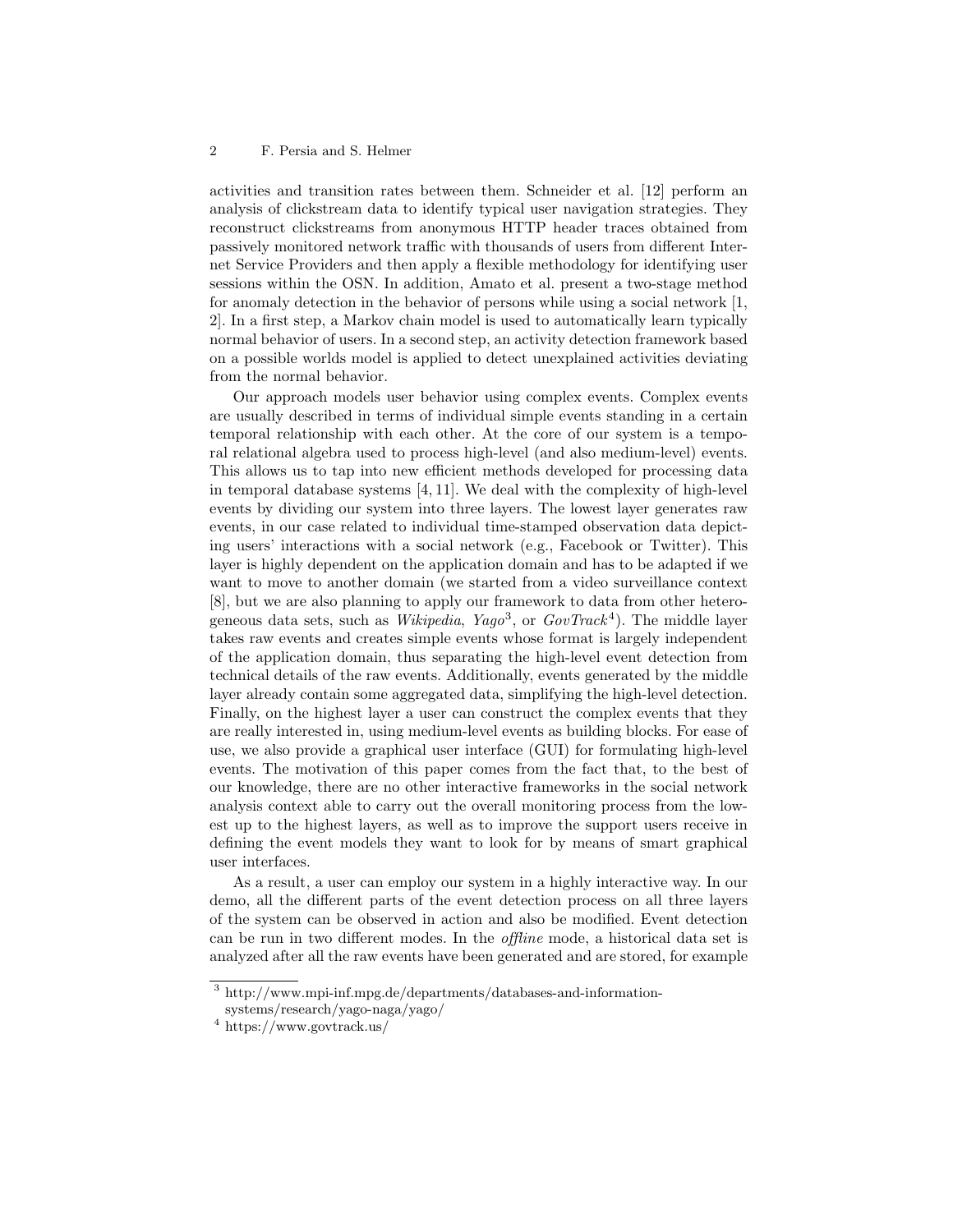in a database. This is generally used for forensic purposes. In the online mode, the time-stamped low-level data is immediately processed by the system as it is generated. For our demo, we plan to use two data sets - a synthetic and a real one - that can be analyzed in the offline and online mode.

In summary, we make the following contributions:

- We present all three layers of a highly interactive event detection system, ranging from the generation of raw events to the formulation of complex high-level events.
- The system is based on an extension of relational algebra, ISEQL (Intervalbased Surveillance Event Query Language) [6], enriched with powerful temporal operators.
- With respect to its previous version [6], we further enhance the expressivity of ISEQL, by introducing two new operators - cardinality and overlap percentage - and implementing them in the form of PostgreSQL stored procedures; such operators are particularly useful for defining high-level event models and user categories in a social network context.
- In the demo, we show the user interfaces of the system and also provide insights into the inner workings by allowing users to run event detection in an offline as well as an online mode.

## 2 System Architecture

The overall architecture of our proposed system is shown in Fig. 1. It consists of three layers: an online social network (OSN) crawler, an interval action detector and a high-level event detector. A similar architecture was the topic of earlier work [5, 6, 9, 8] in a video surveillance context. The output of the OSN crawler consists of a set Λ of collected data related to user sessions on a particular OSN. More specifically, examples of such interactions are a user "FABIO" who logged in at timestamp  $"2017-05-1711:39:12"$ , or a user  $"SVEN"$ , who received a message at timestamp "2017-05-17 11:39:27" (Table 1). The interval action detector extracts medium-level events from Λ by labeling a sequence of OSN log entries with descriptors such as "Status&Friends" or "Shares". This layer produces as output a set M of medium-level annotations referring to intervals of entries within the log. Consequently, each user session at this semantic layer is modeled by means of a sequence of higher level intervals, rather than with a list of time-stamped low-level action symbols. Eventually, the high-level event detector takes a set  $E$  of event models and determines whether any of these events occur in  $M$ . Moreover, it also performs the user classification, thus assigning to each tracked user a category referring to a specific temporal interval. Thus, we assume the availability of a log describing a sequence of user interactions with an OSN. Our aim is to discover subsequences – in a log recording user activities – matching models of known user behavior and to perform an effective user classification (the formal definitions of OSN Log, Interval Labeling, High-Level Events, and User Classifications are given in [10]). More specifically, each of the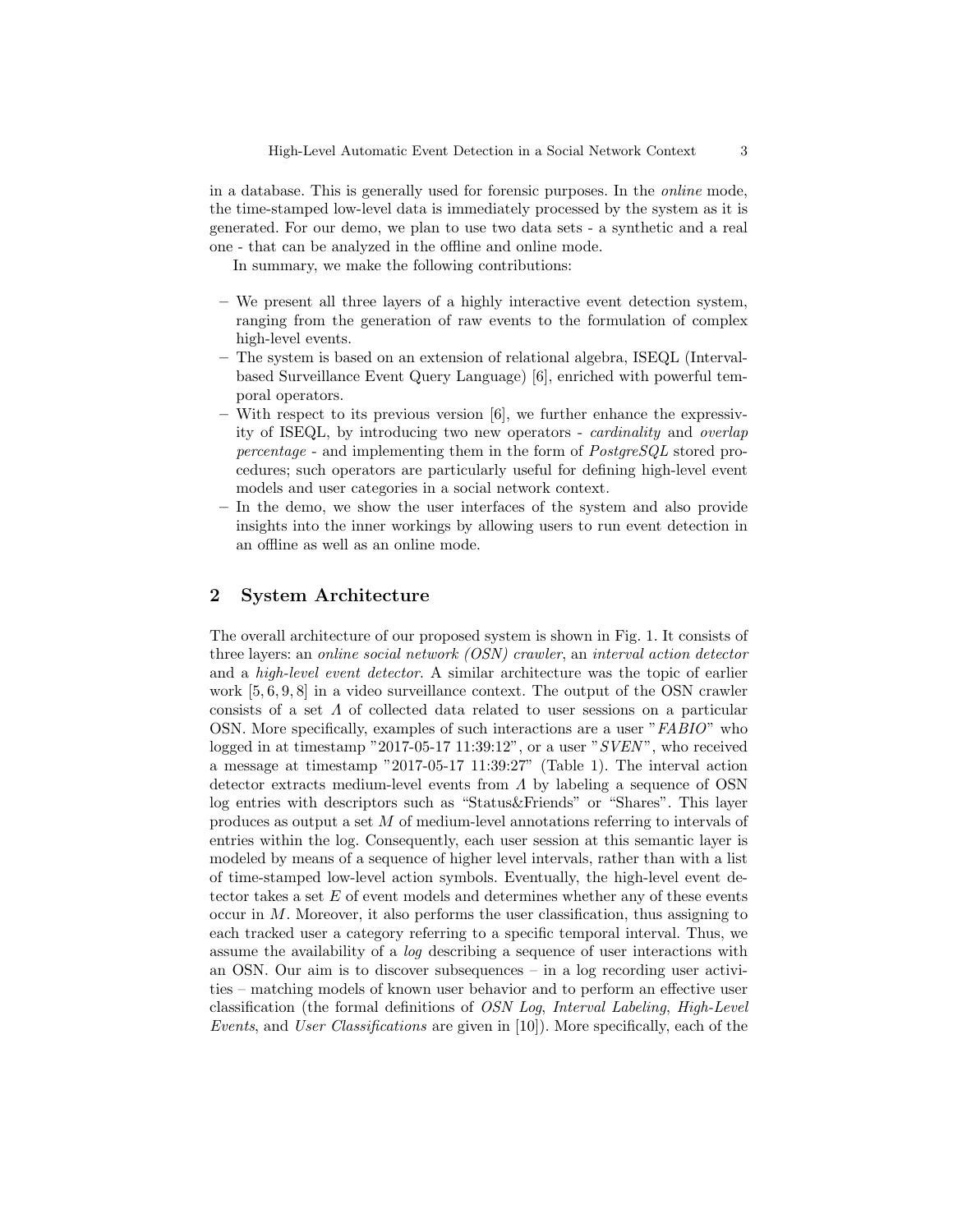listed layers consists of three different sublayers (Fig. 2): a graphical user interface (GUI), an application core, and a database. The GUI, implemented using Java Swing APIs, allows users to interact intuitively with the framework, guiding them along in a step-by-step manner, making our system usable for people with no prior knowledge in relational algebra. The Application Core, developed in Java, collects all the input coming from the GUI, checking it for correctness. On the other end, it stores  $PL/pgSQL$  versions of medium-level and high-level event models to make them persistent. It also invokes existing event models on a specified data set, detecting the specified events in the data set. PostgreSQL  $9.4$ is the underlying database and every operator - including cardinality and overlap percentage - of both a medium-level and a high-level event model is implemented via stored procedures in a PostgreSQL DBMS. The individual operators can be assembled dynamically into different event models.



Fig. 1. Overall architecture



Fig. 2. Semantic sub-layers

#### 2.1 OSN CRAWLER

In an earlier project, an OSN crawler to collect data from Facebook users was developed [1]. More specifically, this was done with PHP utilizing Facebook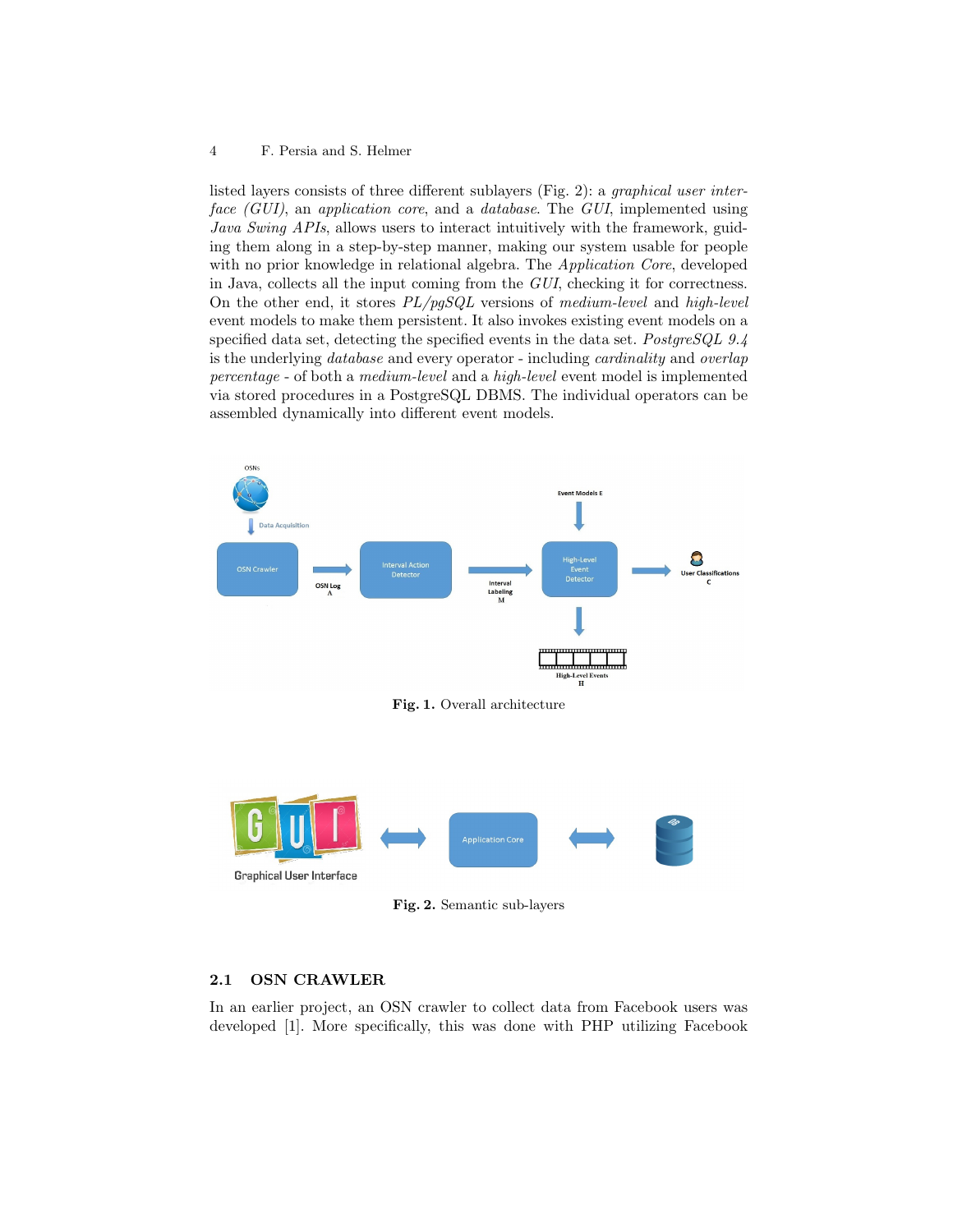APIs to capture data within secure sessions following the OAuth protocol. The application was then shared on Facebook and collected, after receiving authorization from users, data related to the interactions of about 1600 users over a two-year period from 2013 to 2015. The collected data was anonymized by assigning a random ID to each user and dropping personal details such as age and gender. Additionally, all participating users were informed that our work was purely research-related and that there were no commercial uses (falling under Facebook's privacy policy, which prohibits and punishes unlawful misuse). In the long run, the aim of the research is to protect users from fraudulent behavior. We are aware that technology like this can be misused, but this is true for security-related methods in general and needs to be discussed in a wider context [7].

Table 1 shows an example of a log obtained by the OSN crawler from Facebook (for the sake of readability we have replaced the random user IDs with our own names in this and the following tables). Table 2 gives an overview of the atomic user actions (along with their high-level categories) that we captured. Clearly, the OSN Crawler can also be used for capturing user interactions with other OSNs, such as *Twitter*; in that case, the content of the user tweets can also be collected and then stored.

| Action Symbol User Timestamp |                                                         | ΤP |
|------------------------------|---------------------------------------------------------|----|
| login                        | FABIO 2017-05-17 11:39:12 192.168.1.88                  |    |
| likes a page                 | FABIO 2017-05-17 11:39:20 192.168.1.88                  |    |
| login                        | SVEN 2017-05-17 11:39:24                                |    |
| message sent                 | FABIO 2017-05-17 11:39:27 192.168.1.88                  |    |
|                              | message received SVEN 2017-05-17 11:39:27               |    |
| status wall post             | SVEN 2017-05-17 11:39:30                                |    |
| message sent                 | SVEN 2017-05-17 11:39:40                                |    |
|                              | message received FABIO 2017-05-17 11:39:40 192.168.1.88 |    |
| logout                       | SVEN 2017-05-17 11:39:42                                |    |
| logout                       | FABIO 2017-05-17 11:39:50 192.168.1.88                  |    |

Table 1. Example of OSN Log

## 2.2 Interval Action Detector

The task of the Interval Action Detector is to assemble individual time-stamped action symbol with low-level labels into meaningful events described by an interval. In this way, each user session is modeled by means of a sequence of higher level intervals, rather than with a list of time-stamped low-level action symbols. More specifically, the Interval Action Detector aggregates the results from the OSN Crawler into medium-level events using medium-level predicates corresponding to the categories defined in [3] and shown in Table 2. Additionally, Table 3 shows the Interval Labeling obtained by processing the OSN Log shown in Table 1. In order to do that, we utilize interval-based extensions we have introduced in our earlier work on the detection of high-level events [5, 6]. All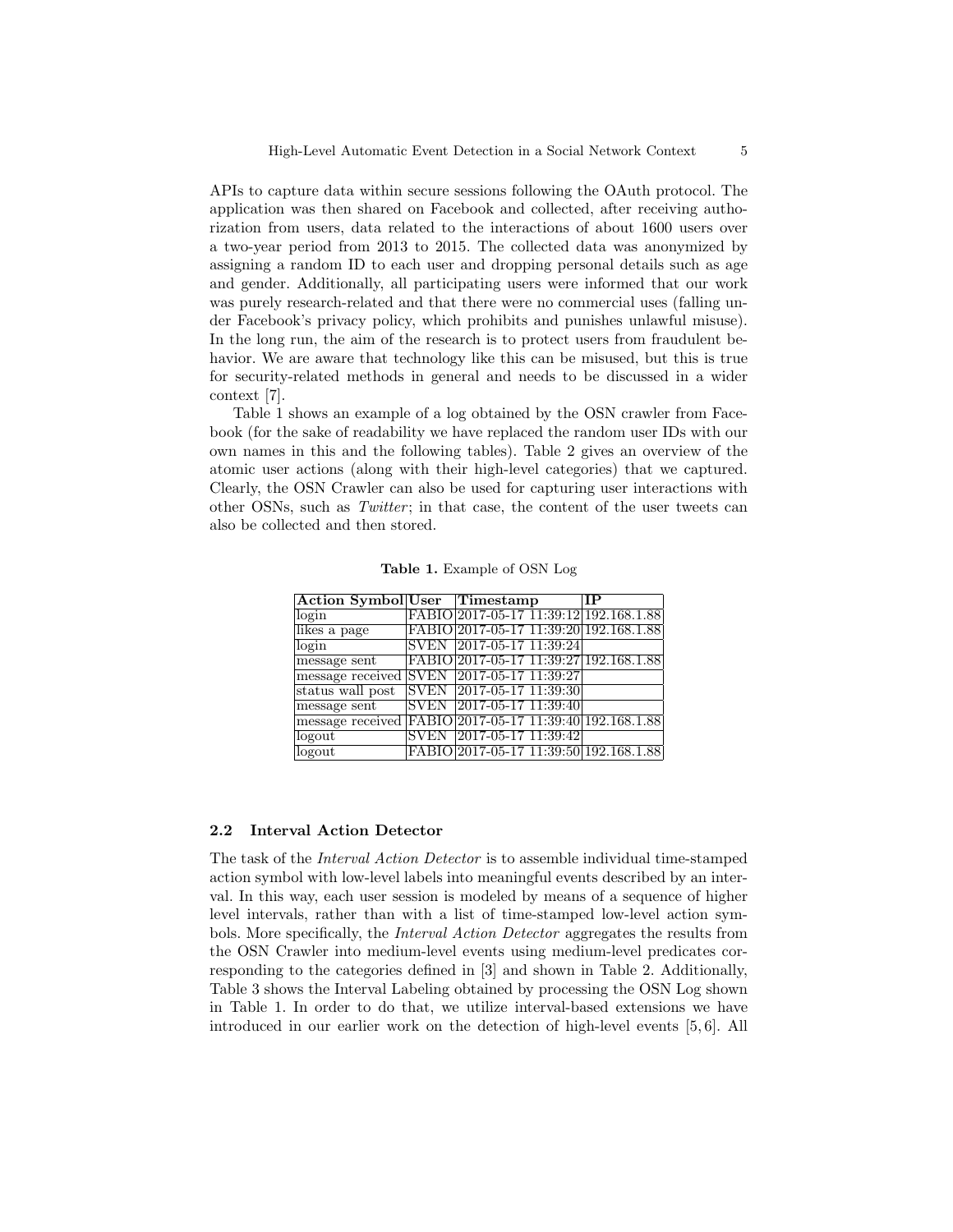|          | <b>Atomic Action</b>            |
|----------|---------------------------------|
| Category |                                 |
| login    | login                           |
|          | status&friends status wall post |
|          | friend approved                 |
|          | mobile status update            |
|          | $_{\rm checkin}$                |
|          | status update                   |
| messages | message received                |
|          | message sent                    |
| photos   | added picture                   |
|          | tagged in a picture             |
| shares   | youtube video shared            |
|          | youtube created story           |
|          | link app created story          |
|          | published link                  |
|          | link shared story               |
|          | video shared story              |
|          | pictured shared story           |
| like     | likes a page                    |
| logout   | logout                          |

Table 2. Facebook Predicates and related Action Symbols in Facebook logs

operators, including the new ones for analyzing social network data, were implemented in PostgreSQL as stored procedures. We do not describe our extensions in detail, but introduce the concepts as needed (for details of our interval-based language, see  $[5, 6]$ .

The Interval Action Detector works both in an offline mode - where it has access to a complete (historical) data set - and in an online mode - where it works similar to a continuous query in a data stream management system, thus being able to react in real time. In addition, the GUI also allows to broaden both the category and the atomic action sets (Table 2), as well as to select just a subsets of the categories to be detected by the Interval Action Detector (by default, all of them are searched).

| $\overline{\mathrm{Pred}}$ | <b>Start</b>                                            | $\boldsymbol{\mathrm{End}}$               | $Arg_1$ |
|----------------------------|---------------------------------------------------------|-------------------------------------------|---------|
| session                    |                                                         | 17-05-17 11:39:12 17-05-17 11:39:50 FABIO |         |
| login                      |                                                         | 17-05-17 11:39:12 17-05-17 11:39:12 FABIO |         |
| like                       |                                                         | 17-05-17 11:39:13 17-05-17 11:39:20 FABIO |         |
| messages                   |                                                         | 17-05-17 11:39:21 17-05-17 11:39:40 FABIO |         |
| session                    |                                                         | 17-05-17 11:39:24 17-05-17 11:39:42 SVEN  |         |
| login                      |                                                         | 17-05-17 11:39:24 17-05-17 11:39:24 SVEN  |         |
| messages                   |                                                         | 17-05-17 11:39:25 17-05-17 11:39:27 SVEN  |         |
|                            | status&friends 17-05-17 11:39:28 17-05-17 11:39:30 SVEN |                                           |         |
| messages                   |                                                         | 17-05-17 11:39:31 17-05-17 11:39:40 SVEN  |         |
| logout                     |                                                         | 17-05-17 11:39:42 17-05-17 11:39:42 SVEN  |         |
| logout                     |                                                         | 17-05-17 11:39:50 17-05-17 11:39:50 FABIO |         |

Table 3. Example of Interval Labeling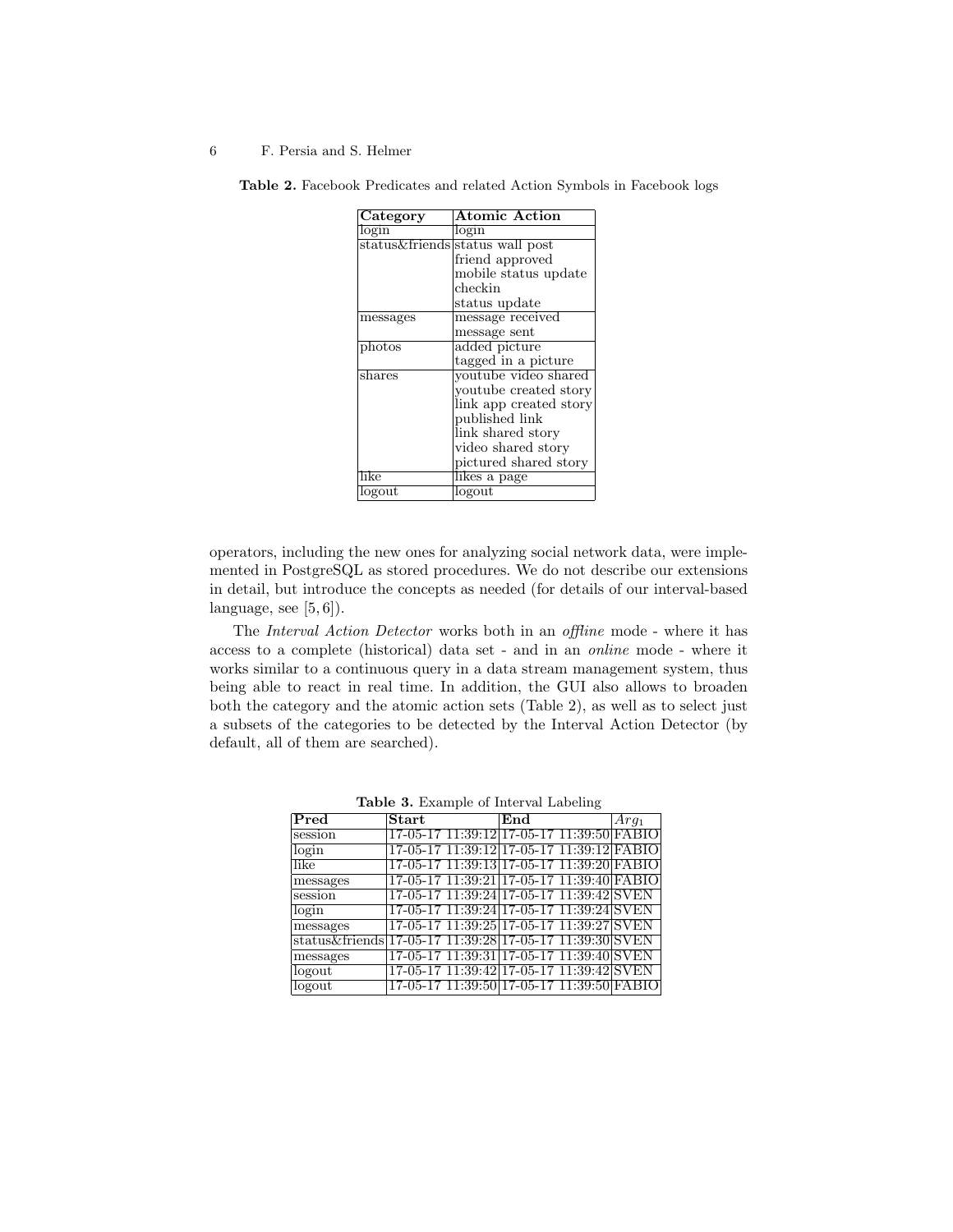#### 2.3 High-Level Event Detector

The main goal of the high-level event detector is to combine medium-level events into descriptions of complex events. This is done by putting the intervals associated with two or more medium-level events in relation to each other, thus exploiting the semantic interval relationships defined in  $[5]$  and used in  $ISEQL$ [6]. In principle, we have five different operators, here visualized by a small sketch indicating the relative position of two intervals: LEFT OVERLAP  $(\pm)$ , DURING  $(\pm)$ , START PRECEDING  $(\equiv)$ , END FOLLOWING  $(\equiv)$ , and BEFORE  $(\neg)$ . All of these relations also have a reverse counterpart: RIGHT OVERLAP  $(\pm)$ , REVERSE DURING  $(\pm)$ , REVERSE START PRECEDING  $(\equiv)$ , REVERSE END FOLLOWING  $(\equiv)$ , and AFTER  $(\rightarrow)$ .

The constructs employed by ISEQL are not just simple Allen relationships, but we have extended and parameterized them to match the specific needs of event detection. For example, the relation before covers "takes place before" and "meets". The parameter  $\delta$  of the before relation can be used to tune the desired maximum distance between the intervals, meaning that  $\delta = 0$  models "meets", all other values model "takes place before".

We introduced two new constraints – the *cardinality* and *overlap percentage* [10], which allow us to formulate high-level event models in social network environments more easily, thus also enhancing the expressivity of ISEQL. These new operators were also integrated into the GUI.

For instance, we can utilize these new operators and constraints to define a spamming event model. We interpret spamming as sharing something more than k times (Case 1, Fig. 3) or spending more than p percent of a session with sharing activities (Case 2, Fig. 4). In order to model and then detect such scenarios, we need to combine different intervals, each of them corresponding to a mediumlevel event. More specifically, for modeling Case 1 we exploit the right cardinality  $(k)$  constraint [10] between "session" and "shares" intervals, which guarantees that there are at least  $k$  "shares" intervals within the same "session". On the other hand, for modeling Case 2 we use the left overlap percentage constraint [10] between "session" and "shares" intervals, which states that at least p percent of the session was spent by the user sharing something. Fig. 3 and Fig. 4 show examples of instances that would be classified as spamming: Fig. 3 for  $k = 3$ (Case 1), and Fig. 4 for  $p = 0.8$  (Case 2).

While an experienced user can define high-level events directly in ISEQL, for an ordinary user this task may be too daunting. With the help of our GUI, a user is guided through the steps of defining a high-level event. This includes drawing intervals on a canvas and supplying parameters. In the background, the system checks the model for consistency, transforms it into a temporal relational algebra expression, and generates the code in form of  $PL/pgSQL$  for the actual event detection. As an example, Fig. 5 and Fig. 6 depict how the spamming highlevel event (see Fig. 3 and Fig. 4) is entered using the GUI. More specifically, it is defined as logical disjunction of Case 1 (Figure 3) and Case 2 (Figure 4). Consequently, by answering some simple questions (Figure  $5)^5$ , and drawing the

 $\overline{5}$  We also provide an online help.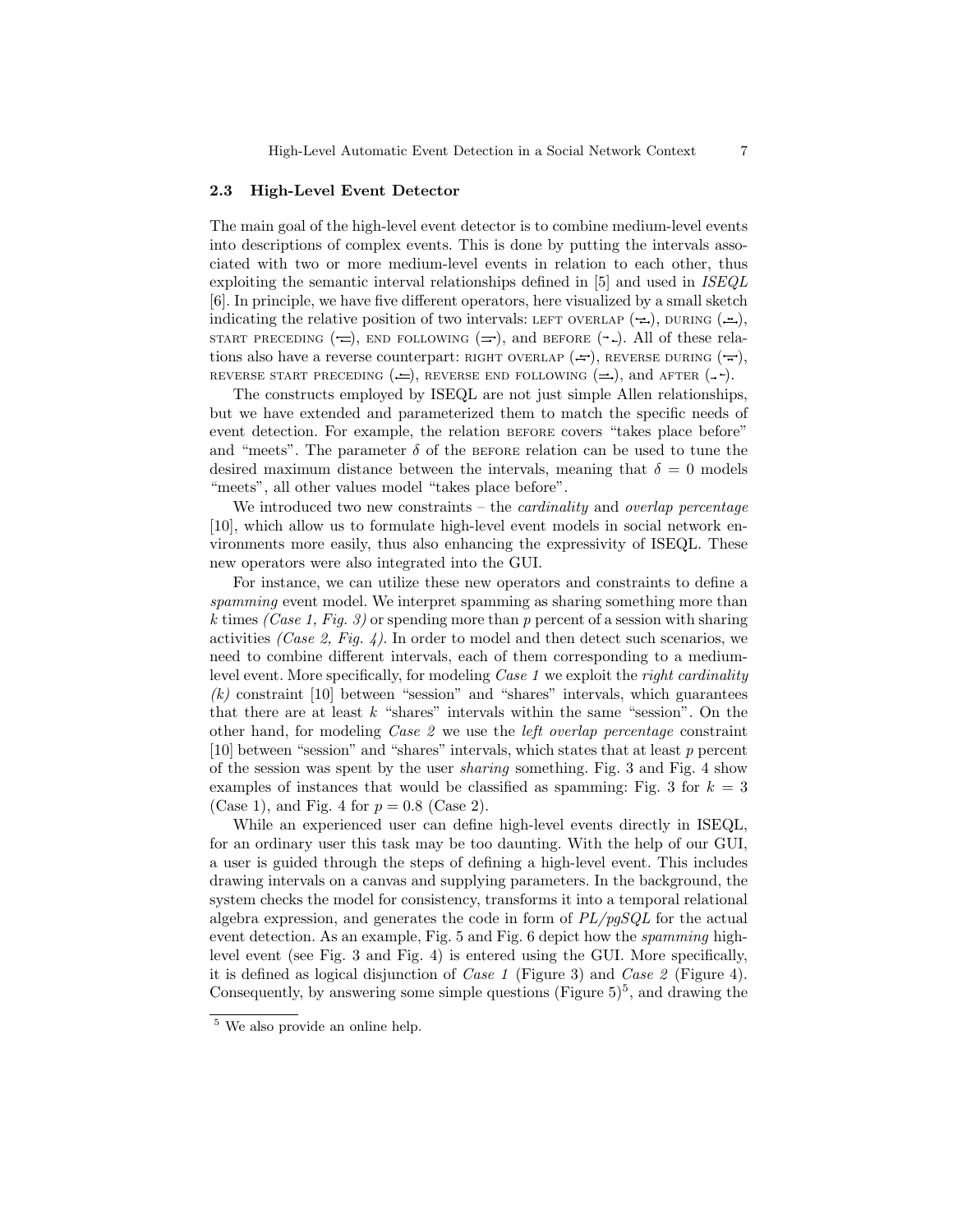

Fig. 3. Spamming - Case 1,  $k = 3$ 

desired relationships among intervals on a temporal canvas (Figure 6), the user is able to effectively define a high-level event model. The black intervals in Figure 6 represent combinations of simpler events and are automatically generated by the system. This high-level event can now be stored, queried, and re-used as a building block to define more complex events. More details are provided in Appendix A.

By default, our queries work at a global granularity, looking at all sessions of all users. However, we can also run queries at a finer granularity, defining specific temporal intervals for users. We can even analyze a user's behavior by investigating and categorizing each of their sessions individually. The session type that appears most frequently is then used to classify a user. For example, a user most of whose sessions are marked as inactive - that means that they are not an instance of any of the searched event models - is classified as a fake user. In addition, we report some relevant screenshots classified by functionality, depicting how the overall system actually works<sup>6</sup>.

Our framework is also flexible enough to enhance queries with data coming from Facebook graphs, adding further constraints to them. In this way, we can exploit the network structure of Facebook friendships to carry out the classification of clusters of users rather than single users. More specifically, we are interested in determining the category all the friends of a specific user  $u$  (i.e., his/her neighbors in the graphs) belong to, or extend the search to all users whose minimum distance from the user  $u$  is lower than or at most equal to a specific threshold d.

 $6$  https://www.dropbox.com/sh/um0yucb8810nrhu/AAAt5kbr9Tsz4moEgghKgxeja?dl=0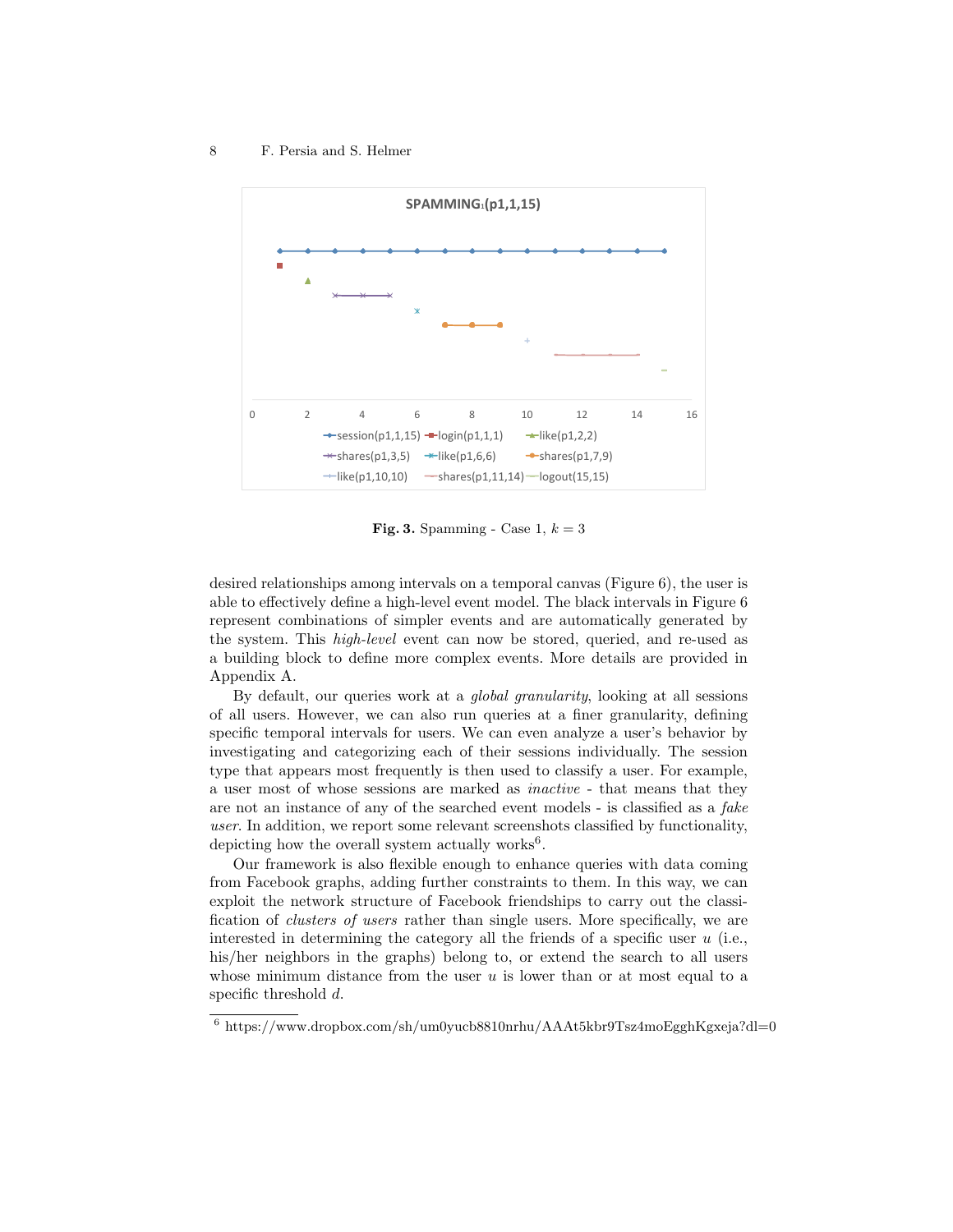

Fig. 4. Spamming - Case 2,  $p = 0.8$ 

## 2.4 Graphical User Interface (GUI)

As shown in Fig. 2, each of the semantic layers of Fig. 1 consists of a graphical user interface  $(GUI)$ , an application core, and a database. Since many of the framework users may be inexperienced, both in social network analysis and in relational algebra, it may be non-trivial for them to define tasks and models. Thus, the GUI plays an important role in helping them to interact effectively with the framework and to make use of specific functionalities, such as the definition of a new high-level event model. More details about the functionalities of the framework and the way to utilize them via the graphical user interfaces are exhibited in Appendix A.

## 3 Demo Specifications

For the purpose of our demo, we use two different data sets: the Facebook data set we already mentioned earlier [1] and a synthetic data set produced by a generator. The size of the data set and the density of the events (i.e., the number of events per time unit) can be controlled via parameters by a user. We decided to use Facebook in our demo, since it is still the world's most popular social network; however, the OSN Crawler could potentially work also on other OSNs, such as Twitter, by using the Twitter APIs with the default access level.

We plan to start the demo by detecting high-level events on one of the above social data sets in offline mode to illustrate how the event detection works in principle. This involves identifying events such as different scenarios of potential spamming in the social log. However, depending on the particular interests of a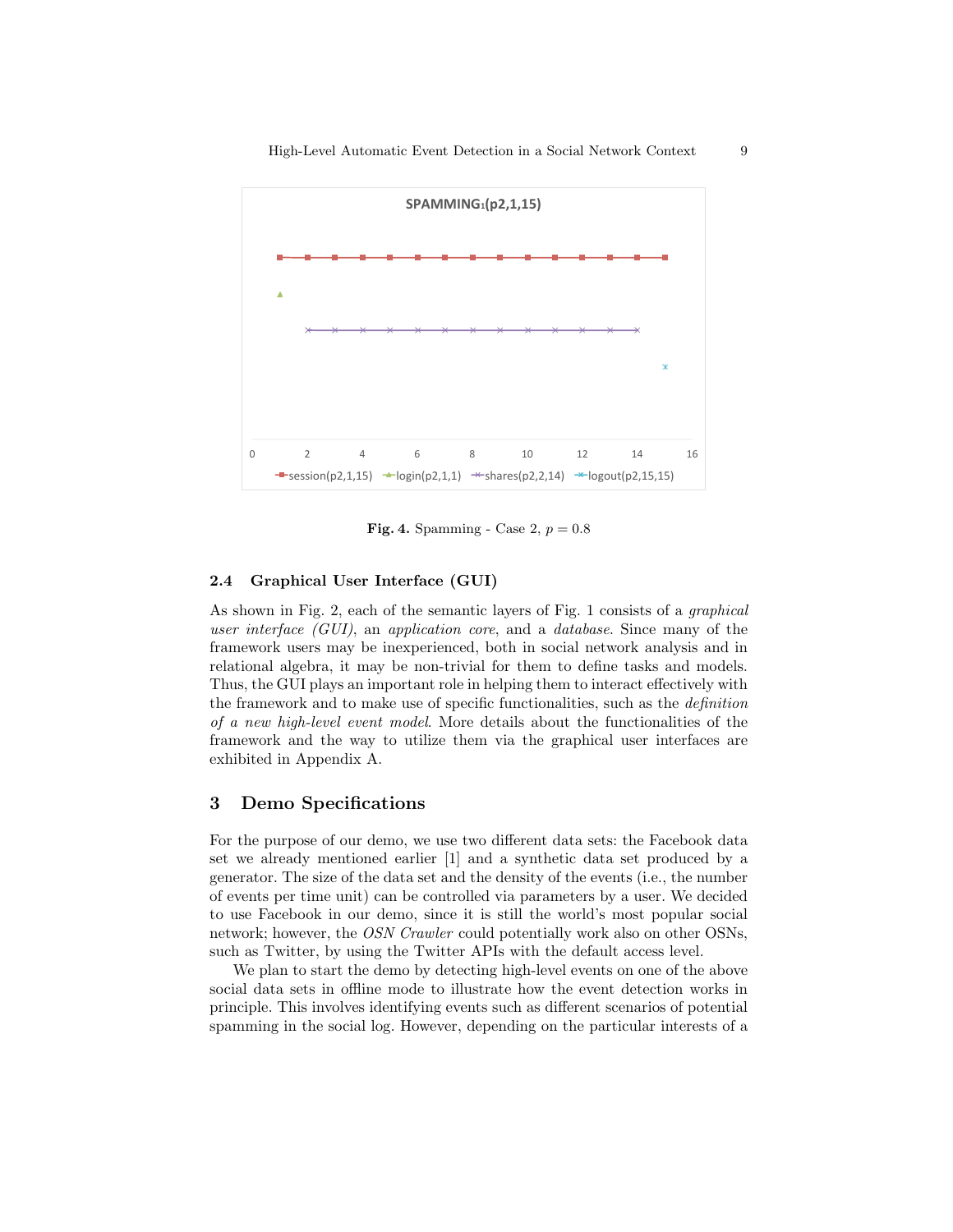| Define a New Event Model   |                                |                   |                 |                |                                                                   |                      |                      |                             |                  | $\Box$ |
|----------------------------|--------------------------------|-------------------|-----------------|----------------|-------------------------------------------------------------------|----------------------|----------------------|-----------------------------|------------------|--------|
|                            |                                | <b>Event Name</b> | Spamming        |                | Data Set<br>unina                                                 | w<br>Define          |                      |                             |                  |        |
|                            | Name                           | Argument          |                 | ID             | Event                                                             | Start                | End                  | Arg1                        | Arg <sub>2</sub> |        |
| <b>First Operand</b>       | Spamming                       |                   | Add Argument 3  | 33862<br>33863 | Spamming<br>Spamming                                              | 11:39:12<br>11:39:24 | 19:40:00<br>15:20:00 | <b>FABIO</b><br><b>SVEN</b> | unibz<br>unibz   |        |
| <b>Second Operand</b>      | Spamming_2                     |                   | Add Argument 3  |                |                                                                   |                      |                      |                             |                  |        |
| Operation                  | Union                          | Draw Intervals    |                 |                |                                                                   |                      |                      |                             |                  |        |
|                            | Left<br>Right                  |                   |                 |                |                                                                   |                      |                      |                             |                  |        |
| Cardinality                | $NO$ $\rightarrow$<br>NO.      |                   |                 |                |                                                                   |                      |                      |                             |                  |        |
| <b>Overlap Percentage</b>  | NO<br>$\overline{\phantom{a}}$ |                   |                 |                |                                                                   |                      |                      |                             |                  |        |
| Side                       | NO.                            |                   |                 |                |                                                                   |                      |                      |                             |                  |        |
| Threshold                  | NO<br>÷                        |                   | Add             |                |                                                                   |                      |                      |                             |                  |        |
| <b>External Conditions</b> |                                |                   | Add EC          |                |                                                                   |                      |                      |                             |                  |        |
|                            | 5th                            |                   |                 |                |                                                                   |                      |                      |                             |                  |        |
| Field                      | $\sim$                         | Add 5th Field     | Stop Add Fields |                |                                                                   |                      |                      |                             |                  |        |
| Add a new Sub-Event   NO   | $\rightarrow$                  |                   |                 |                | You have just successfully inserted the Add a New Sub-Event (NO)! |                      |                      |                             |                  |        |
|                            |                                |                   |                 |                | See the results within the Draw Intervals window.                 |                      |                      |                             |                  |        |
| <b>Storing Procedure</b>   | $\sim$                         |                   | Complete        |                |                                                                   |                      |                      |                             |                  |        |
|                            | Add a New Event Model          |                   |                 |                |                                                                   |                      |                      |                             |                  |        |
|                            |                                |                   |                 |                |                                                                   | Info                 | On Line Help         | Close                       |                  |        |

Fig. 5. High-Level Event Detector

demo participant we can either focus our attention on one specific layer (OSN Crawler, Interval Action Detector, and High-Level Event Detector) or carry out the whole process from the low-level label extraction all the way to the detection of high-level events. For the online mode, we stream one of the data sets past the event detector, emitting the atomic events according to their timestamps.

Participants will be able to discover some of the predefined medium-level events, investigate the interval labeling, or create new medium-level events and detect them afterwards. On the top-most layer, users can do the same for highlevel events: detecting them and defining new ones.

All the functionality of every layer is accessible via intuitive GUIs that provide continuous feedback about what is happening in the system. For the interval action and high-level event detectors, a participant is not only able to define new events and detect them, but they can also have a closer look at the interval representation of events in the form of stored procedures, and define and detect them on the fly. They can also investigate the global behavior of a user over a specified temporal interval, thus obtaining the category of the user.

# 4 Conclusion and Future Work

In this paper, we present a smart and interactive framework for automatic event detection and user classification in a social network context. More specifically, the user is able both to easily define high-level event models by a means of a smart graphical user interface, and to discover their instances in a real data set containing data dealing with interactions of users with Facebook, as well as in synthetic data sets.

Future work will be devoted particularly to further enhance the framework efficiency. In fact, we plan to develop a family of efficient plane-sweeping interval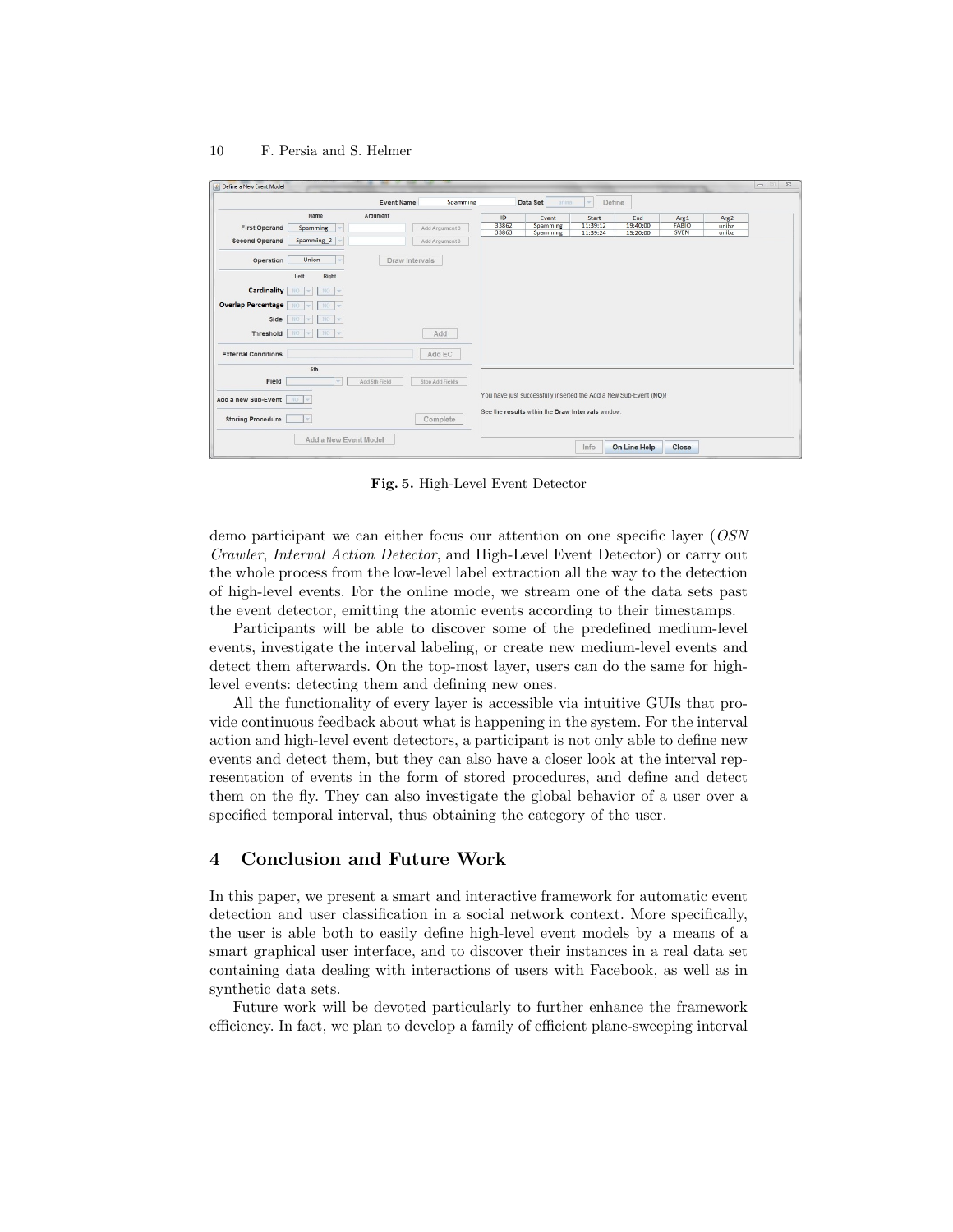

#### High-Level Automatic Event Detection in a Social Network Context 11

Fig. 6. High-Level Event Detector - Intervals on a Temporal Canvas

join algorithms that can evaluate the wide range of interval relationships predicates defined in [6], that are broadly exploited by our framework, directly in the query processing framework of the *PostgreSQL* DBMS. These predicates also include the cardinality and overlap percentage operators, that are particularly useful for modeling high-level events and user categories in a social network context. Additionally, we also plan to improve the framework response time for use in live data streams. This involves the development and the dissemination of a specifically designed and developed web application able to capture user interactions with a social network in real time, compatibly with its privacy policy.

# Appendix A The Framework Functionalities

In this appendix we take a closer look at the main functionalities provided by the framework for high-level automatic event detection and user classification. More specifically, we list them below and give more details in the following sections.

- Detection of Low-Level Annotations (Section A.1).
- Detection of Medium-Level Annotations (Section A.2).
- Detection of High-Level Event Occurrences (Section A.3).
- Detection of User Classifications (Section A.4).
- Automatic High-Level Event Detection (Section A.5).
- Definition of a New Atomic Predicate (Section A.6).
- Definition of a New Medium-Level Predicate (Section A.7).
- Definition of a New High-Level Event Model (Section A.8).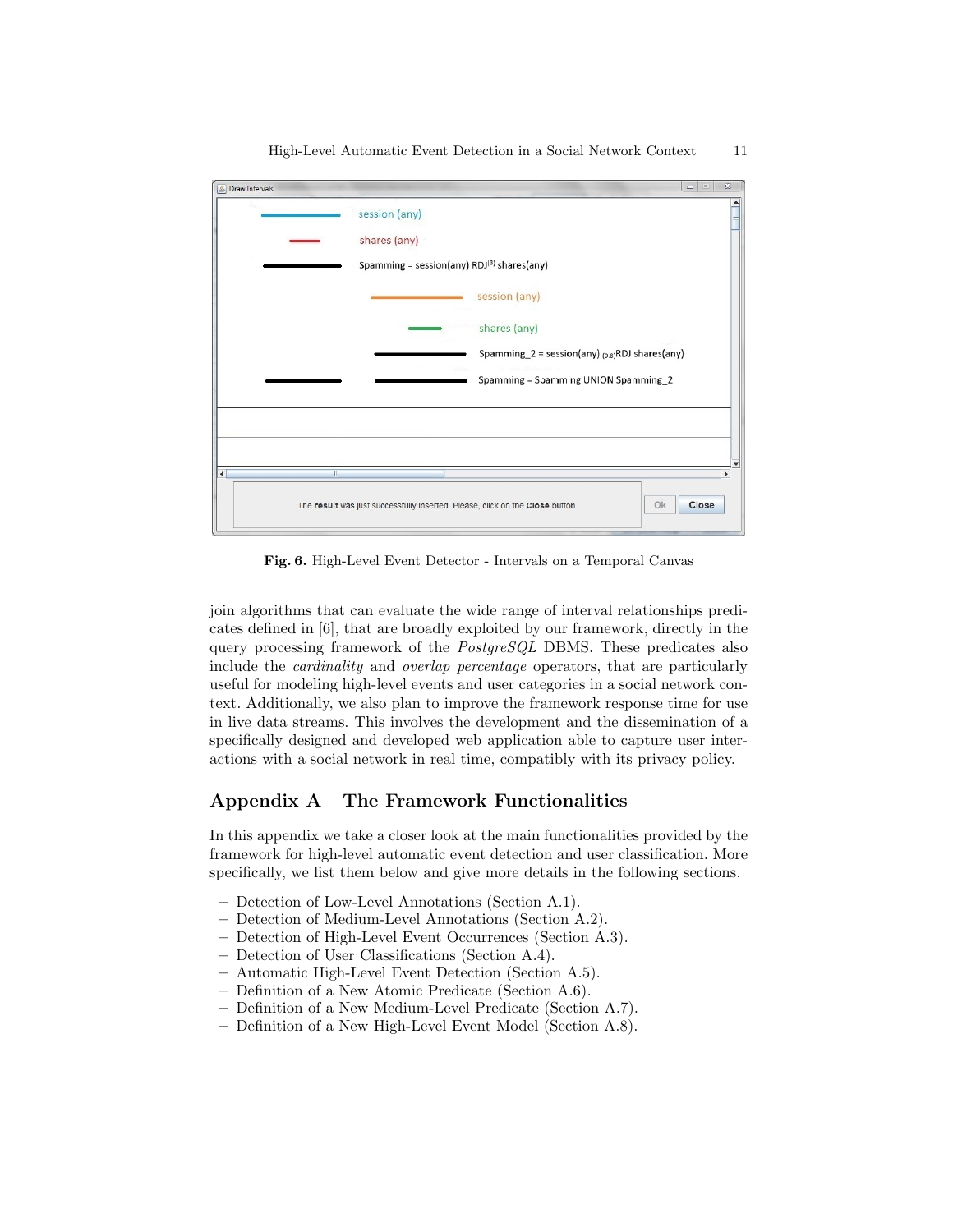## A.1 Detection of Low-Level Annotations

This functionality allows to import all the low-level annotations occurring within a specified temporal window. So far, they can be imported from two different sources. These annotations are used as input for further processing steps. The first one is a real data set containing data related to the interactions of users with Facebook over a 2-year period, previously collected for [2]. The second one is a synthetic data set, generated by a specifically designated tool, whose size and the density of the events (i.e., the number of events per time unit) can be controlled via parameters by users. However, the system is flexible enough to easily allow in the future imports from other sources, including live data streams, compatibly with the related privacy policy.

## A.2 Detection of Medium-Level Annotations

This functionality detects the interval labeling corresponding to the captured OSN Log (Fig. 1). More specifically, Fig. 7 shows the medium-level annotations corresponding to the OSN Log listed in Table 1. In Fig. 7 we use as source the synthetically generated data set unibz mentioned in Section A.1) and the medium-level predicates status&friends, messages, photos, session, shares, like, logout in offline mode. The collected interval labeling is shown on the right-hand side of Fig. 7 and can be further processed in order to infer both high-level events and user classifications.

| & Find Medium Level Annotations                                                                                                                                                                                     |                                                                                                                                                        | $  x$                                                                                                                                                                                                                                                                                                                                                                                                                                                                                                                                                                                                                                                                                                                                                                               |
|---------------------------------------------------------------------------------------------------------------------------------------------------------------------------------------------------------------------|--------------------------------------------------------------------------------------------------------------------------------------------------------|-------------------------------------------------------------------------------------------------------------------------------------------------------------------------------------------------------------------------------------------------------------------------------------------------------------------------------------------------------------------------------------------------------------------------------------------------------------------------------------------------------------------------------------------------------------------------------------------------------------------------------------------------------------------------------------------------------------------------------------------------------------------------------------|
|                                                                                                                                                                                                                     |                                                                                                                                                        | <b>Find Medium Level Annotations</b>                                                                                                                                                                                                                                                                                                                                                                                                                                                                                                                                                                                                                                                                                                                                                |
| unibz<br>Source<br>÷<br>© Offline All<br>@ Offline status&friends<br>© Offline messages<br>© Offline photos<br><b>Algorithms</b><br>O Online All<br>O Online status&friends<br>O Online messages<br>O Online photos | © Offline session<br>© Offline shares<br>© Offline like<br>© Offline logout<br>O Online session<br>O Online shares<br>○ Online like<br>O Online logout | End<br>ID<br>Pred<br>Start<br>Arg1<br>Arg <sub>2</sub><br>11:39:12 11:39:50<br>session<br>unibz<br><b>FABIO</b><br>13460<br>11:39:12 11:39:12<br>unibz<br><b>FABIO</b><br>13461<br>login<br>unibz<br>11:39:13 11:39:20<br><b>FABIO</b><br>13462<br>like<br>unibz<br>messages 11:39:21 11:39:40<br><b>FABIO</b><br>13463<br>unibz<br>session<br>11:39:24 11:39:42<br>13464<br><b>SVEN</b><br>unibz<br>13465<br>11:39:24 11:39:24<br>login<br><b>SVEN</b><br>unibz<br>13466 messages 11:39:25 11:39:27<br><b>SVEN</b><br>11:39:28 11:39:30<br>unibz<br>13467<br><b>SVEN</b><br>status<br>messages 11:39:31 11:39:40<br>13468<br>unibz<br><b>SVEN</b><br>unibz<br>13469<br>11:39:42 11:39:42<br><b>SVEN</b><br>logout<br><b>FABIO</b><br>unibz<br>11:39:50 11:39:50<br>13470<br>logout |
| Source: unibz<br>Algorithm: Offline All<br><< Prev                                                                                                                                                                  | Processing completed!!!<br><b>Clear All</b><br>$Next$ $>$<br><b>Close</b>                                                                              |                                                                                                                                                                                                                                                                                                                                                                                                                                                                                                                                                                                                                                                                                                                                                                                     |

Fig. 7. Detection of Medium-Level Annotations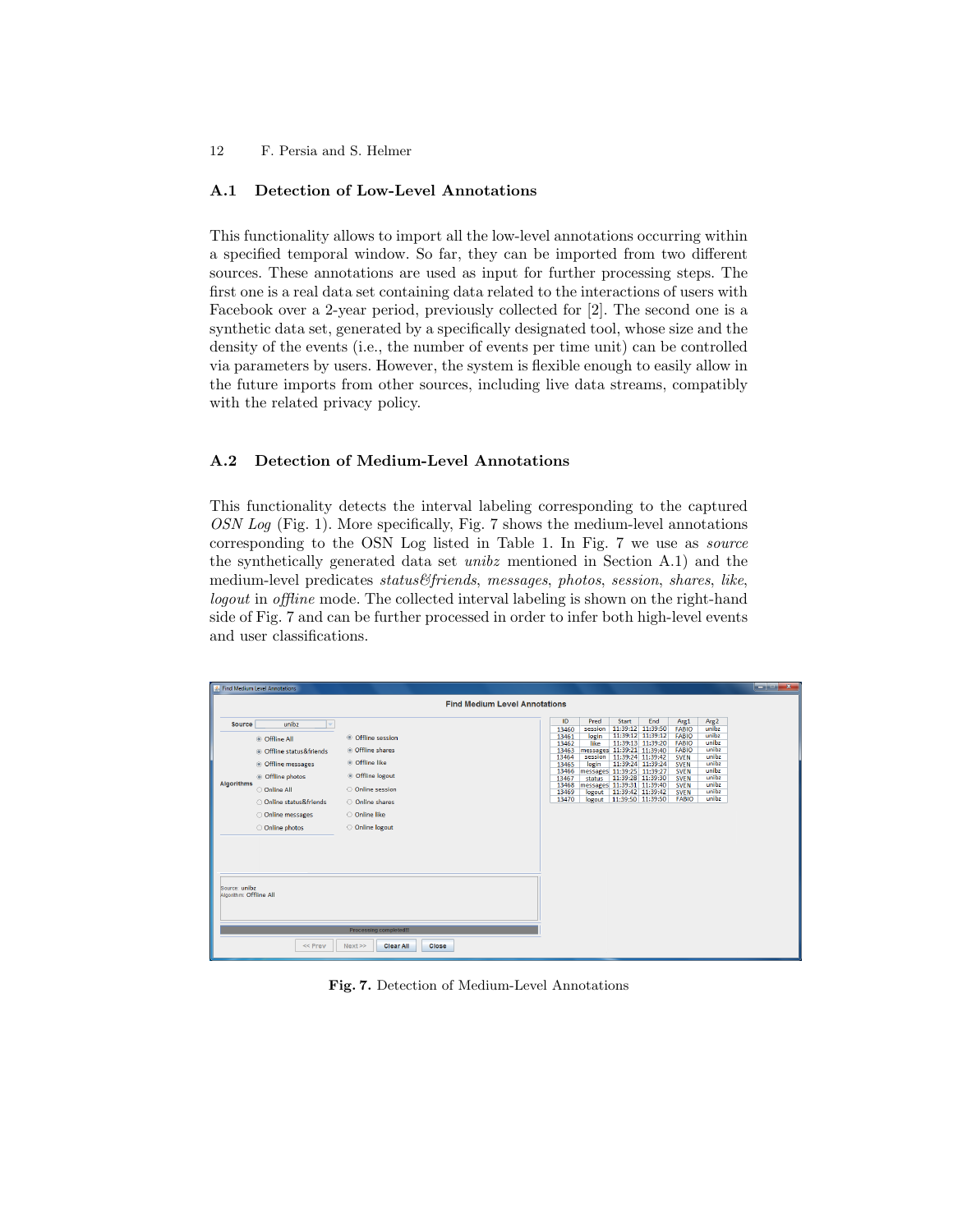#### A.3 Detection of High-Level Event Occurrences

This functionality detects occurrences of high-level events whose models are stored in the knowledge base. In this framework the knowledge base of event models is stored as set of stored procedures in the *PostgreSQL* database management system. As shown in Fig. 8, the user simply needs to select the event to be discovered ( $SPAM$  in this case), and the data set to be investigated (*unibz* in this case). Clearly, for a data set to be available, it has to be first processed, i.e., it has to be labeled via interval labeling). The result of the use case shown in Fig. 8 is an instance of the SPAM event detected for the user FABIO from 11:39:12 to 19:40:00.



Fig. 8. Detection of High-Level Event Occurrences

#### A.4 Detection of User Classifications

Similarly to the procedure in Section A.3, this functionality allows us to discover the category to which each OSN user belongs. More specifically, a client interested in carrying out an OSN user classification has just to specify the following:

- the particular OSN user to be analyzed;
- the *time window* where he/she wants to classify the selected OSN user;
- the data set taken as reference.

As a result, a specific category is assigned to the OSN user depending on the classification of his/her sessions (spamming, status&friends, messages, photos, like, and inactive) that appears most frequently. Thus, the categories to which the OSN user could belong are respectively Spammer, Interactive with Friends, Message Sender, Photo Poster, Like Adder, and Fake User. This is due to the fact that all the defined event models are flexible, so they can be also applied to classify users themselves, thus working at a lower (user) granularity.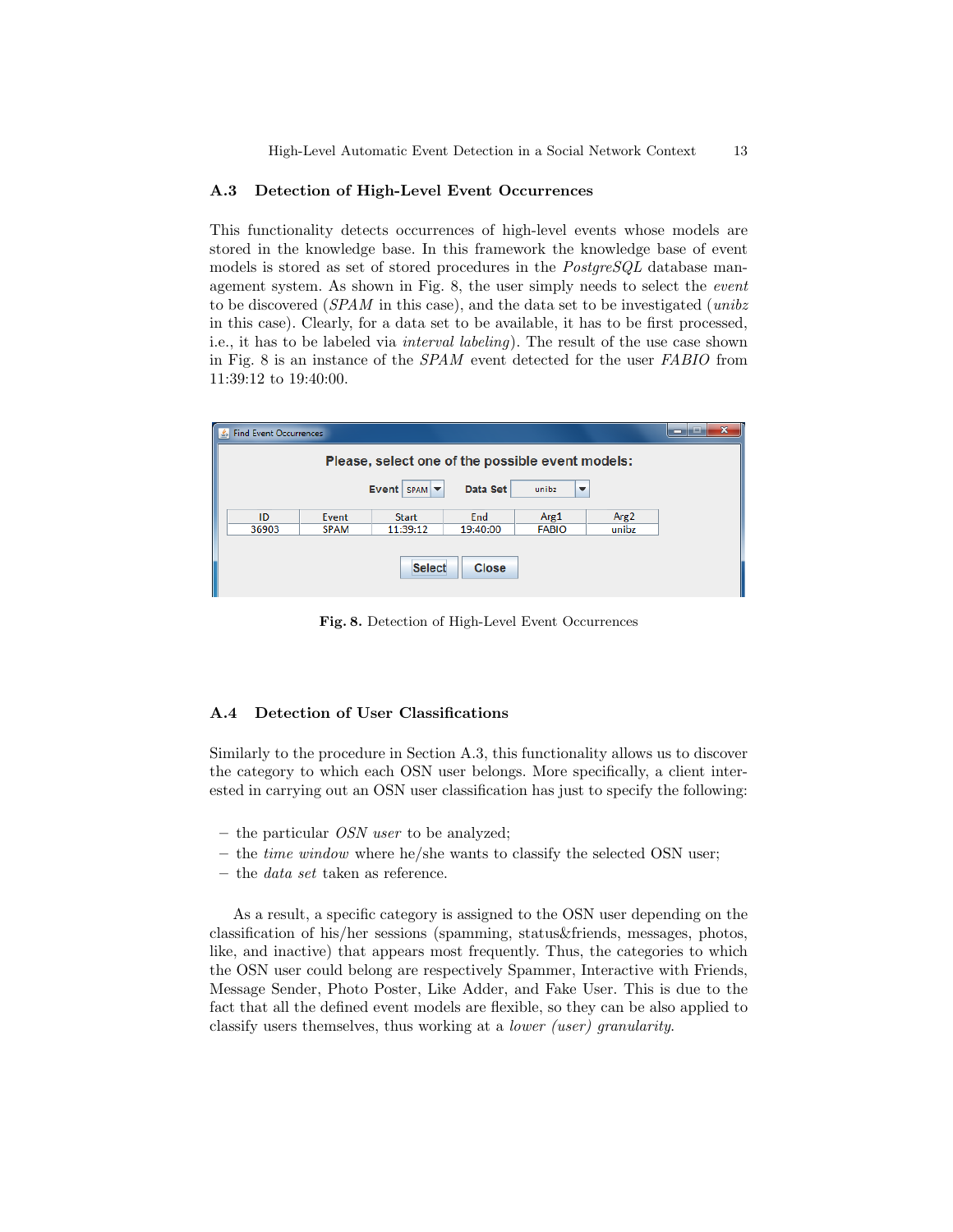#### A.5 Automatic High-Level Event Detection

This functionality allows to automatically carry out the overall process described in Sections A.1, A.2, A.3, and A.4. As a result, the user just needs to specify all the inputs necessary in the previous sections once, and the whole process shown in Fig.1 is performed; consequently, the output are the high-level events and the user classifications satisfying the inserted constraints.

The process can be run in both offline and online modes. For the online mode, we stream one of the data sets past the event detector, emitting the atomic events according to their timestamps.

#### A.6 Definition of a New Atomic Predicate

This functionality allows the user to add another atomic event to the set of atomic actions listed in Table 2. For instance, the user in the use case shown in Fig. 9 inserts the atomic action named Interact with Game.

| Add a New Predicate                                                |                           |                                      |  |  |  |  |
|--------------------------------------------------------------------|---------------------------|--------------------------------------|--|--|--|--|
| Please, insert the name of the predicate you would like to define: |                           |                                      |  |  |  |  |
| <b>Predicate name</b>                                              | <b>Interact with Game</b> | Interact with Game correctly stored. |  |  |  |  |
| <b>Define</b><br>Close                                             |                           |                                      |  |  |  |  |

Fig. 9. Detection of High-Level Event Occurrences

#### A.7 Definition of a New Medium-Level Predicate

Similarly to adding atomic predicates as described in Section A.6, this functionality allows us to insert a new medium-level predicate into the set of categories listed in Table 2. More specifically, by means of another smart graphical user interface, the user is able to directly write the PL/pgSQL code of the new medium-level predicate, also specifying the relationships with the low-level atomic actions.

#### A.8 Definition of a New High-Level Event Model

As mentioned in Section 2, this functionality allows a user who is not familiar with relational algebra to easily define a high-level event model; Fig. 5 and Fig. 6 illustrate an example for using the smart graphical user interface for defining the Spamming event model.

In order to illustrate the advantages of the user interface, we describe the procedure for defining a new event model in the following. This is done in a step-by-step manner, by asking the user for (see Fig. 5):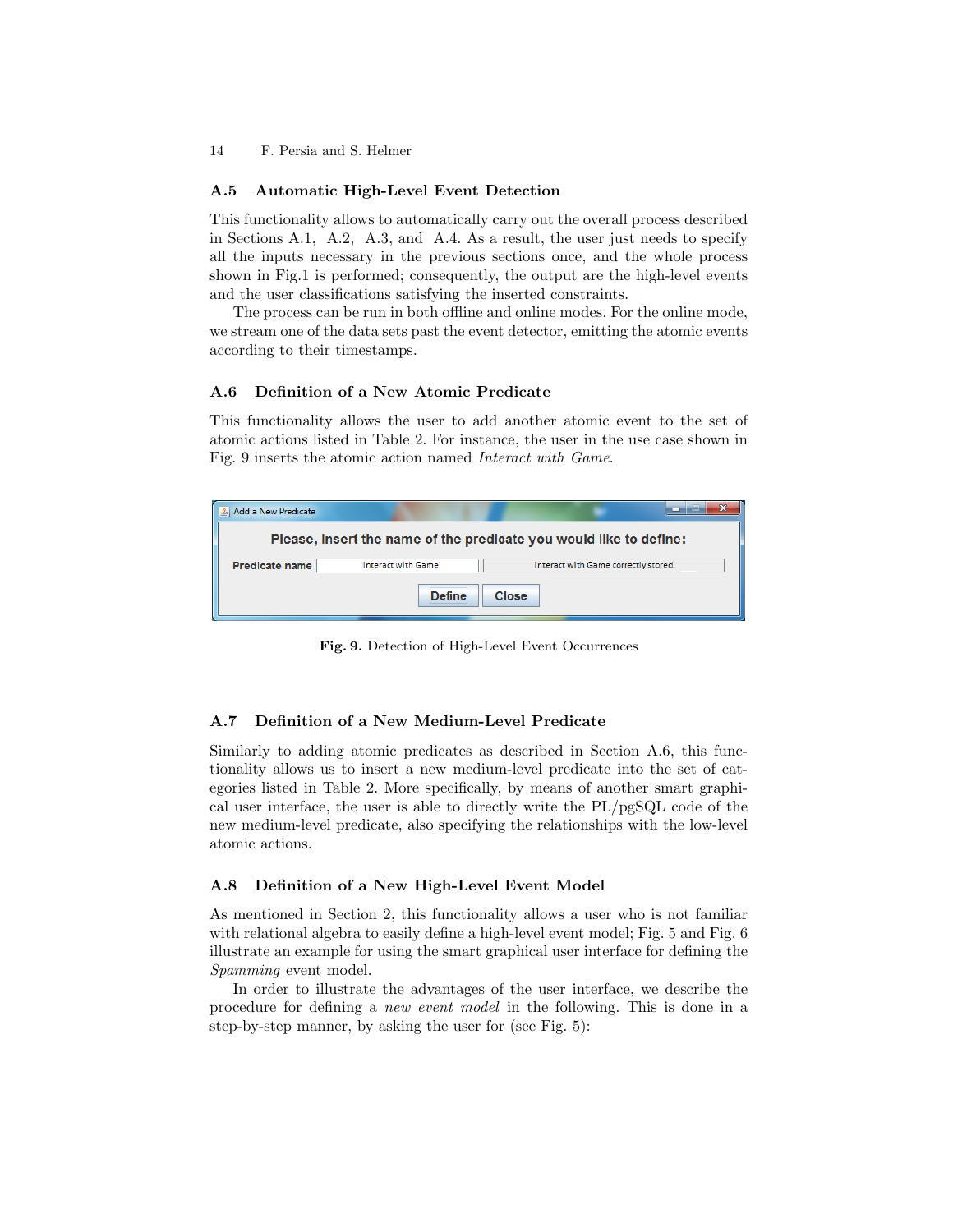- the *name* of the new event (field *Event Name*);
- the data set he or she would like to explore (from a list of available data sets) (field Data Set);
- the medium-level predicates (or, as an alternative, already-defined events) associated with the intervals (operands) that he or she is currently adding to the global event (fields First Operand, Second Operand);
- optional values for the arguments of the first/second operand in case of a medium-level predicate (field Argument, close to First/Second Operand); arguments can be easily added by clicking on the Add Argument button;
- the possibility to carry out set operations between the two inserted interval predicates (field Operation);
- $-$  drawing the two intervals (after clicking on the *Draw Intervals* button); then, the application core will capture the values of the left and right endpoints of both intervals (see for instance first and second lines of Fig. 6);
- specifying how often the left/right interval (fields  $Left/Right$  Cardinality, respectively) has to appear in the result set. If the user selects YES, a popup window will ask to select among three options; at least  $k$  times  $(k$  to be specified), more than one tuple  $(*)$ , or exactly one tuple (*one*) [10]; otherwise, no further constraints are added;
- specifying the overlap percentage between the two intervals with respect to the left/right interval (fields Left/Right Overlap Percentage, respectively). In case the user selects YES, a pop-up window will ask for the overlap percentage (from 0% to 100%); otherwise, no further constraints are added;
- whether he or she wants to take into account the relationships between the left/right endpoints (fields Left Side, Right Side);
- the maximum distance between interval endpoints (fields  $Left/Right$  Threshold); in case of overlapping events checking whether to take into account the distance between the *left endpoints* of the *first* and *second operand* or between the right endpoints of the two operands. In case of non-overlapping events, a user has to specify whether to take into account the distance between the right endpoint of the first operand and the left endpoint of the second operand or between the *left endpoint* of the *first operand* and the right endpoint of the second operand. Depending on the information provided by the user, the application core infers the specific operator that will be applied.
- the optional additional constraints between the first and second interval he or she would like to add, starting from the partial result set (clicking on Add EC, close to the External Conditions field, and then allowing the addition of constraints via a mask);
- the fields he or she would like to project with reference to the current result set (field Field); the user just needs to select the fields to be projected, and click on Add i-th Field;
- whether he or she wants to add more intervals to the complex event he or she is defining (field Add a new Sub-Event); in that case, the process is repeated starting from the third bullet point;